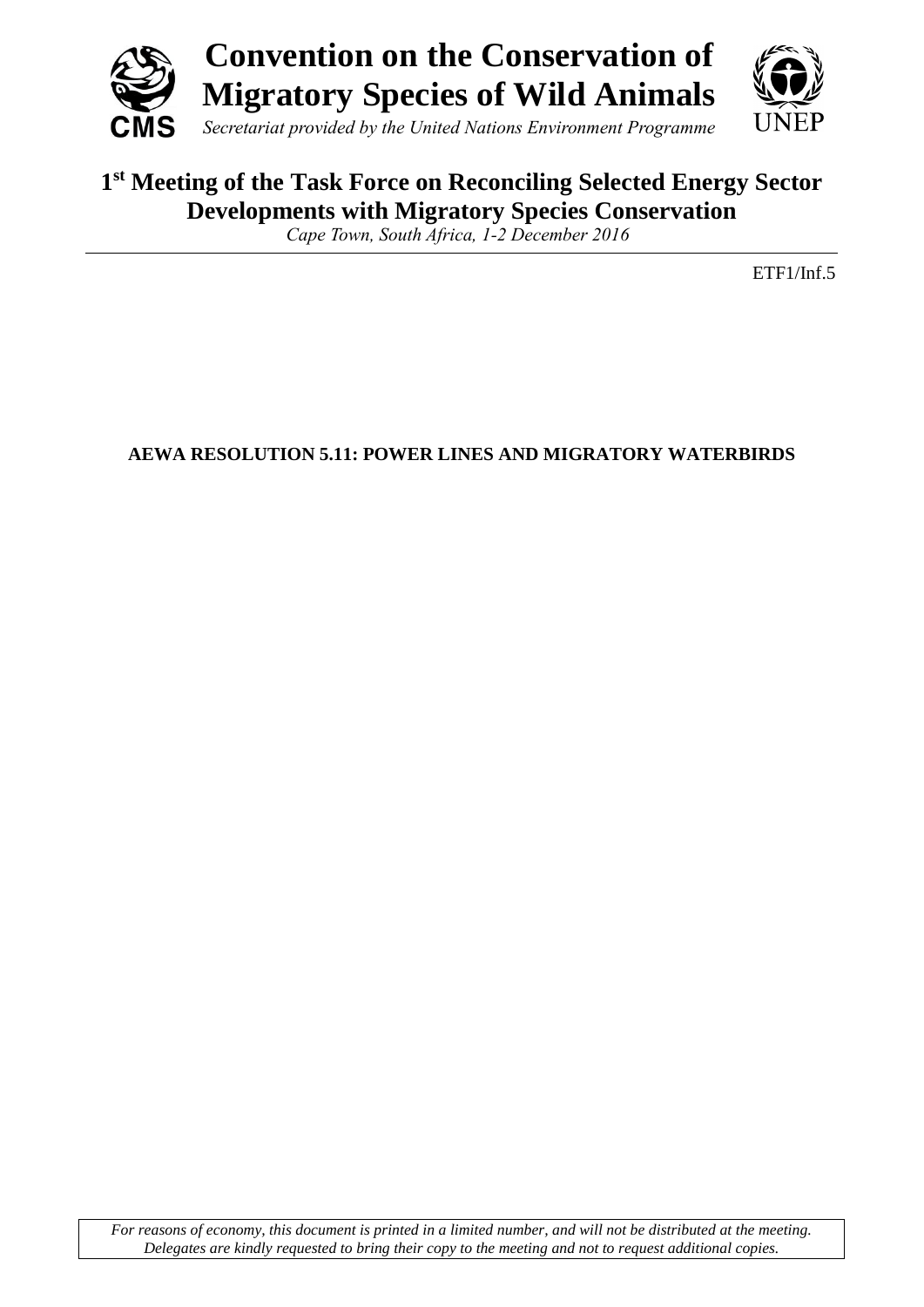

*AGREEMENT ON THE CONSERVATION OF AFRICAN-EURASIAN MIGRATORY WATERBIRDS*

**5 th SESSION OF THE MEETING OF THE PARTIES** 14 – 18 May 2012, La Rochelle, France



*"Migratory waterbirds and people - sharing wetlands"*

## RESOLUTION 5.11

### **POWER LINES AND MIGRATORY WATERBIRDS**

*Recalling* Article III 2(e) of the Agreement which requires Parties to "*investigate problems that are posed or are likely to be posed by human activities and endeavour to implement remedial measures*…",

*Further recalling* Resolution 7.4 of the Convention on Migratory Species (CMS) on the electrocution of migratory birds, which encourages Parties to take appropriate measures to reduce and avoid the electrocution of migratory birds from medium voltage transmission lines by implementing a number of mitigation measures as well as the "Suggested Practices for Bird Protection on Power Lines" (UNEP/CMS/Inf.7.21),

*Referring* to CMS Resolution 10.11 on power lines and migratory birds to which this AEWA Resolution is closely related,

*Noting with satisfaction* Recommendation No.110, which was adopted in 2004 by the Standing Committee of the Convention on the Conservation of European Wildlife and Natural Habitats (Bern Convention) on minimising the adverse effects of above-ground electricity transmission facilities (power lines) on birds,

*Welcoming* the Report by the Governments on the implementation of Recommendation No. 110/2004 (T-PVS/Files (2010) 11), as presented to the  $30<sup>th</sup>$  Meeting of the Standing Committee of the Bern Convention and describing valuable measures taken by Parties to reduce the adverse effects of power lines,

*Further welcoming* the "Position Statement on Birds and Power Lines: On the risks to birds from electricity transmission facilities and how to minimise any such adverse effects", adopted in 2007 by the BirdLife International Birds and Habitats Directives Task Force, calling for appropriate technical measures to reduce the adverse effects of power lines,

*Highlighting* the need to collect data on bird distribution, population size and movements as an essential part of an Environmental Impact Assessment (EIA), prior to and/or during the planning phase of a power line, and the need to regularly monitor the mortality caused by electrocution and collision with existing power lines,

*Welcoming* the "Budapest Declaration on bird protection and power lines", as adopted on 13 April 2011 by the Conference on "Power lines and bird mortality in Europe" which calls for, *inter alia*, an international programme consisting of groups of national experts on bird safety and power lines, wider dissemination of knowledge, and improved planning of power lines in relation to bird distribution data,

*Recalling* the AEWA Guidelines on how to avoid, minimise or mitigate impact of infrastructural developments and related disturbance affecting waterbirds (Conservation Guidelines No. 11), which contain a number of relevant recommendations,

*Recognising* the importance for society of maintaining a stable energy supply and that electrocutions, in particular, sometimes cause outages or disruption and that appropriate location of power lines and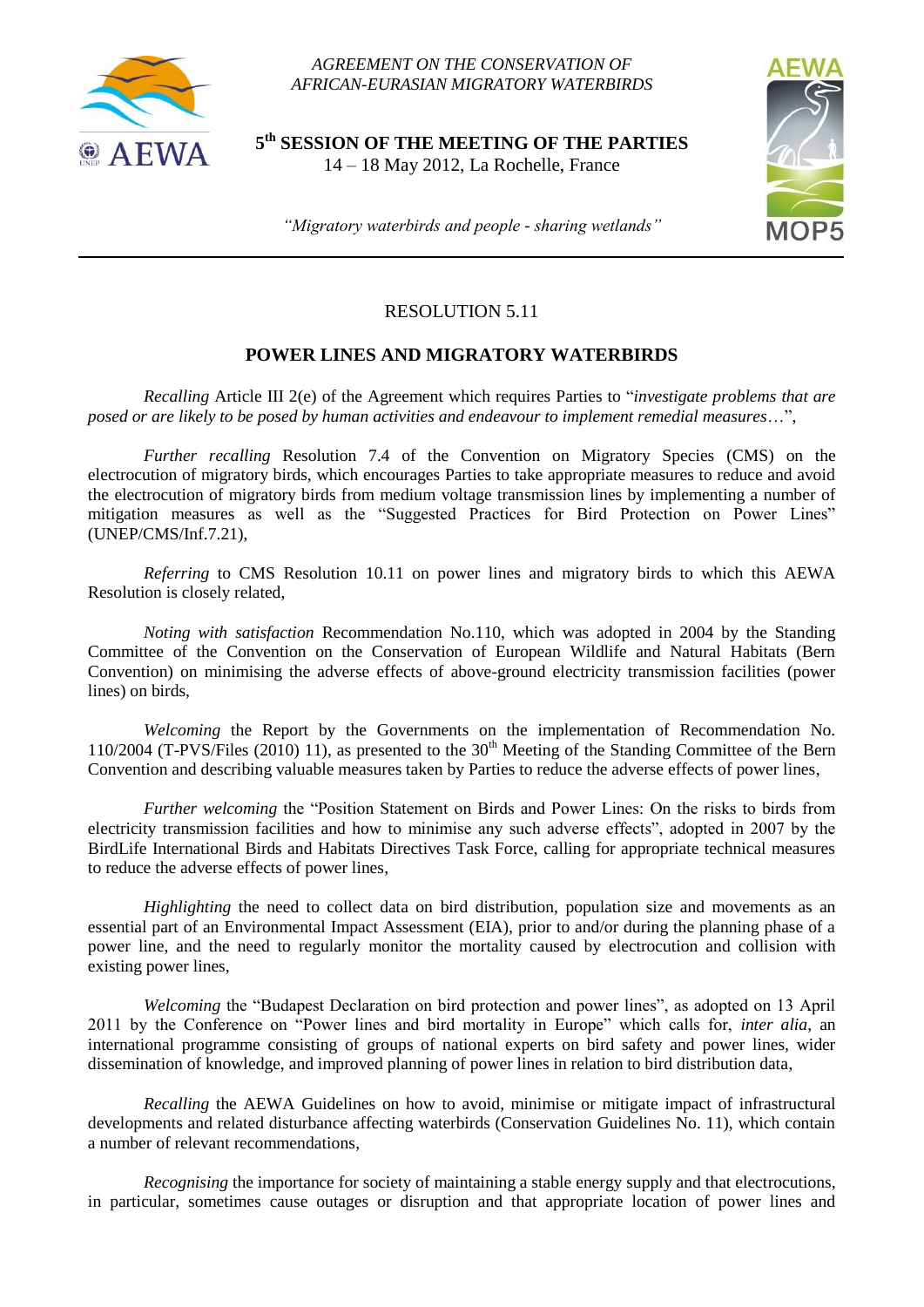mitigation measures applied to power lines provide a win-win situation for birds and stability of power provision,

*Noting* the "Review of the Conflict between Migratory Birds and Electricity Power Grids in the African-Eurasian region" (document AEWA/MOP 5.38), and *concerned* that within the African-Eurasian region tens of millions of migratory birds are killed annually as a result of electrocution and collision, including storks, cranes, many other waterbird species, birds of prey, bustards and grouse,

*Noting* that many of the birds killed by electrocution and/or collision are internationally protected, including under AEWA, CMS and other CMS instruments,

*Concerned* that further research and monitoring on birds and power lines are urgently required, that only few studies are currently available which are sufficiently well-designed to assist in guiding policy, and that there is a serious geographical bias in research that needs to be addressed,

*Recognising* the conclusions and recommendations concerning birds and power lines presented in document AEWA/MOP 5.38 which, *inter alia*, highlight that the number of birds killed can be substantially reduced if mitigation measures are applied during the planning and construction of power lines,

*Welcoming* the "Guidelines on How to Avoid or Mitigate the Impact of Electricity Power Grids on Migratory Birds in the African-Eurasian Region" (document AEWA/MOP 5.37), which provide extensive practical guidance on, *inter alia*, mitigation measures, bird surveys and monitoring as well as the technical design of power lines,

*Acknowledging* that a number of Range States are already applying mitigation measures, for example, during planning of the location and route of new power lines,

*Noting* that the scale and significance of waterbird mortality as a result of collisions or electrocution with power lines and associated structures varies significantly between (and within) Contracting Parties, and accordingly, response measures need to be proportionate to risk,

*Noting with satisfaction also* the UNDP/GEF 'Migratory Soaring Birds Project', which is being implemented by BirdLife International, and which aims to ensure that the conservation needs of migratory soaring birds are addressed by industry, including the energy sector, along the Red Sea/Rift Valley Flyway, and the potential this project has to promote the implementation of this resolution and the above-mentioned guidelines at national and local levels,

*Acknowledging with thanks* the generous financial support provided by RWE Rhein-Ruhr Netzservice GmbH towards the development and production of the above-mentioned review (document AEWA/MOP 5.38) and conservation guidelines (document AEWA/MOP 5.37).

#### *The Meeting of the Parties:*

1. *Calls upon* the Parties and *encourages* the non-Contracting Parties to implement, as appropriate, the Guidelines on how to avoid or mitigate the impact of electricity power grids on migratory birds in the African-Eurasian region, adopted by Resolution 5.10, and to:

- 1.1 *apply* as far as possible the AEWA Conservation Guidelines No. 11 on Strategic Environmental Assessment (SEA) and Environmental Impact Assessment (EIA) procedures regarding the development of power lines;
- 1.2 *consult* regularly relevant stakeholders, including government agencies, scientific bodies, non-governmental organisations and the energy sector, in order to monitor jointly the impacts of power lines on waterbirds and to agree on a common policy of action;
- 1.3 *establish* a baseline of waterbird distribution, population sizes, migrations and movements, including those between breeding, resting and feeding areas, as early as possible in the